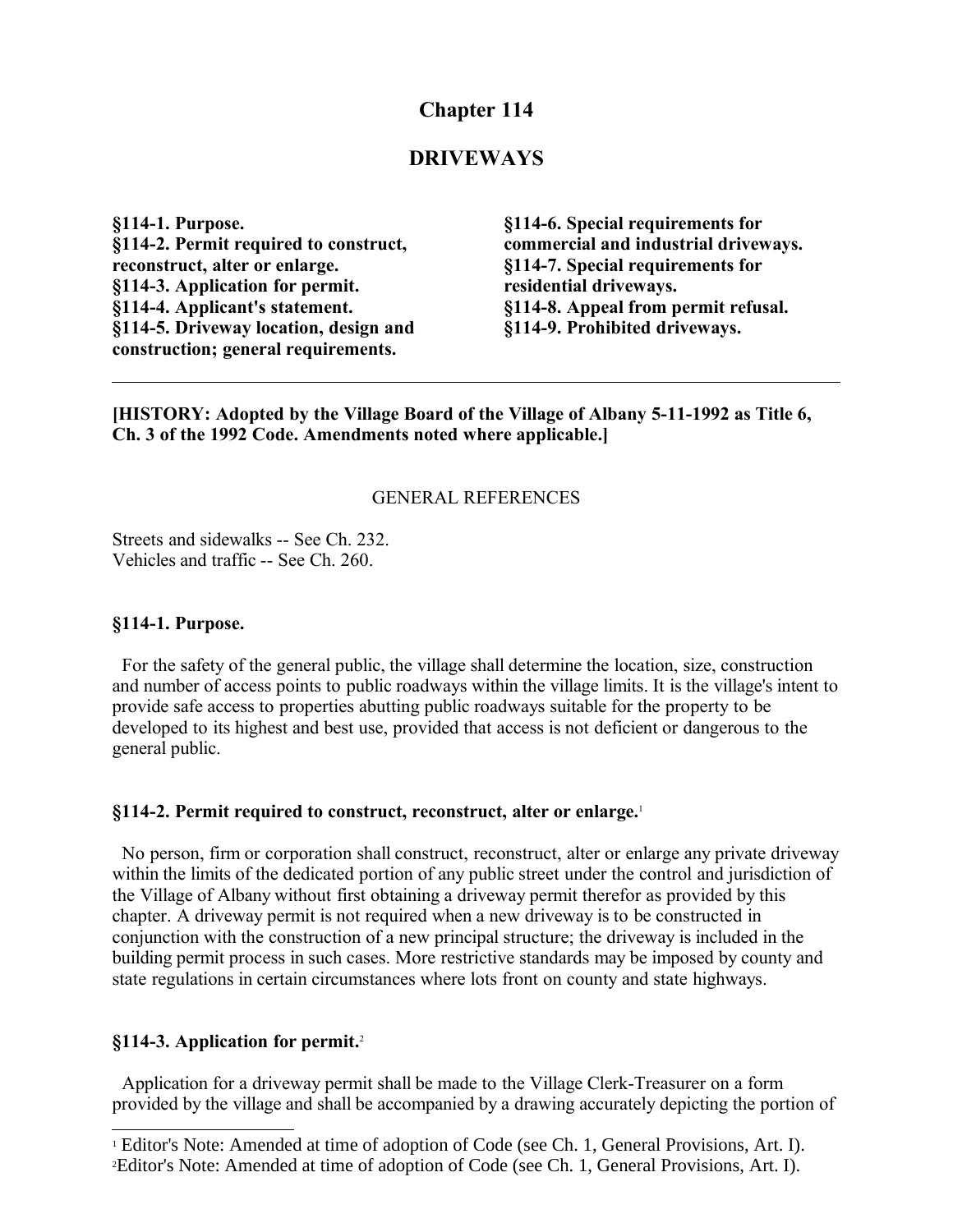the proposed private driveway to be constructed, reconstructed, altered or enlarged lying within the dedicated portion of the public street, the dimensions thereof and a statement of the materials proposed to be used. There is no fee for a driveway permit. Upon receipt of the application and the fee, if required, unless the proposed private driveway is a part of construction for a building or other structure for which a building permit has been applied for, in which case no additional fee is required, the Village Clerk-Treasurer shall approve such application if the proposed driveway complies with the terms and conditions of this chapter and any other applicable village ordinance.

## **§114-4. Applicant's statement.**

All driveway permit applications shall contain the applicant's statement that:

A. The applicant represents all parties in interest and that such proposed driveway is for the bona fide purpose of securing access to his property and not for the purpose of parking or servicing vehicles, advertising, storage or merchandising of goods within the dedicated portion of the village street, or for any other purpose.

B. The village, notwithstanding the construction of such driveway, reserves the right to make any changes, additions, repairs or relocations within the dedicated portion of the village street at any time, including relocation, reconstruction, widening and maintaining the street, without compensating the owner of such private driveway for the damage or destruction of such private roadway.

C. The permittee, his successors or assigns agrees to indemnify and hold harmless the Village of Albany, its officials, officers, agents or employees against any claim or any cause of action for personal injury or property damage sustained by reason of the exercise of such permit.

D. The village does not assume any responsibility for the removal or clearance of snow, ice or sleet or the opening of any windrows of such material upon such portion of such driveway within the dedicated portion of the village street.

## **§114-5. Driveway location, design and construction; general requirements.**

The location, design and construction of driveways shall be in accordance with the following:

A. General design. Private driveways shall be of such width and so located that all of such driveways and their appurtenances are within the limits of the frontage abutting the street of the property served. Driveways shall not provide direct ingress or egress to or from any street intersection area and shall not encroach upon or occupy areas of the street right-of-way required for effective traffic control or for street signs or signals. A driveway shall be so located and constructed that vehicles approaching or using it shall have adequate sight distance along the street. Driveway approaches shall be at least 10 feet apart, except by special permission from the Village Board, and driveways shall in all cases be placed wherever possible as not to interfere with utilities in place.

B. Number. The number of driveways to serve an individual property fronting on a street shall be one, except where deemed necessary and feasible by the Street Superintendent for reasonable and adequate service to the property, considering the safety, convenience and utility of the street.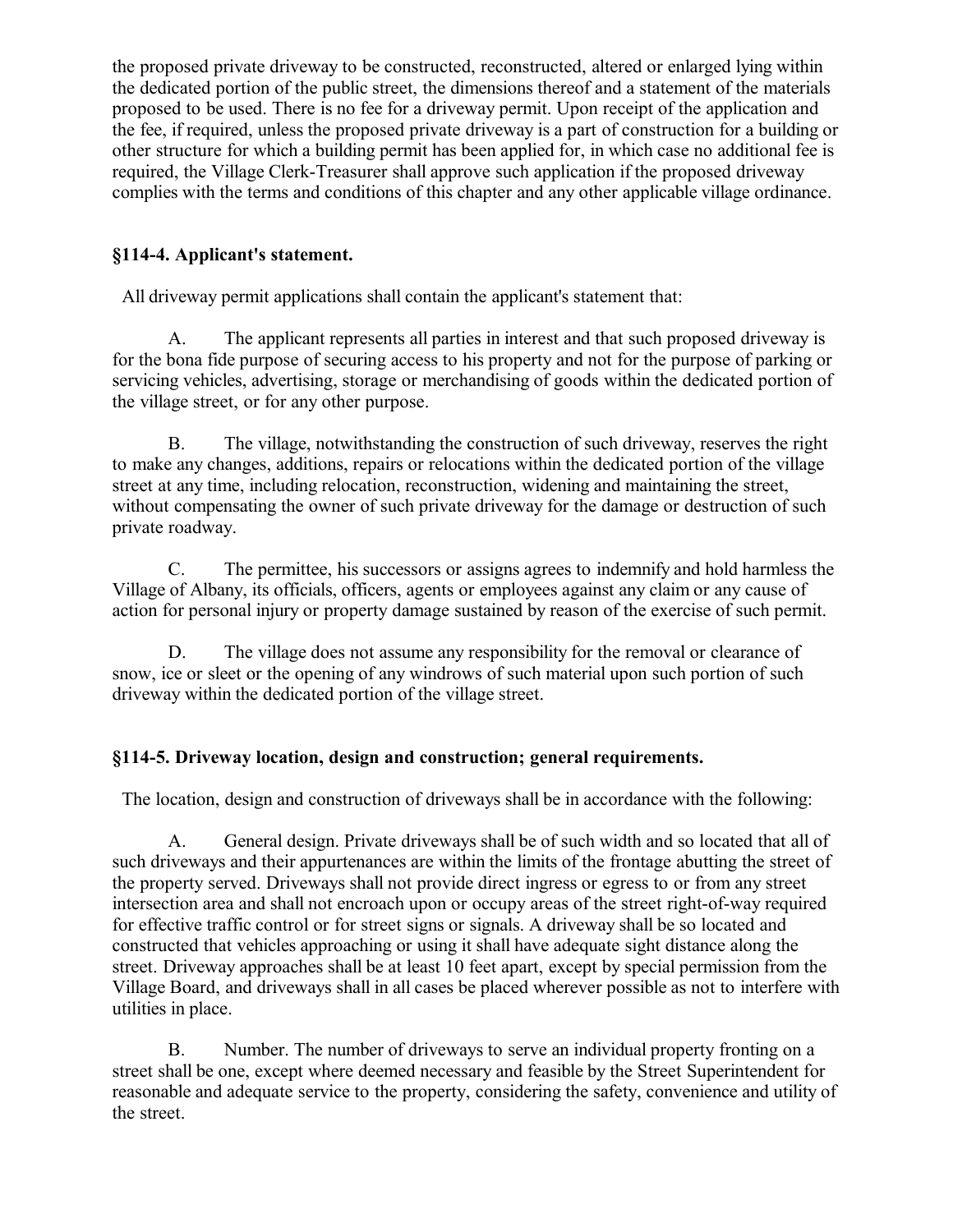C. Island area. The island area in the street right-of-way between successive driveways or adjoining a driveway and between the highway shoulder and right-of-way shall constitute a restricted area and may be filled in and graded only as provided in Subsection G.

D. Drainage. The surface of the driveway connecting with rural-type street cross sections shall slope downward and away from the highway shoulder a sufficient distance to preclude ordinary surface water drainage flowing onto the street roadbed.

E. Culverts.

(1) Driveways shall not obstruct or impair drainage in street ditches or roadside areas. Driveway culverts, where required, shall be adequate for surface water drainage along the street and shall not be less than the equivalent of a twelve-inch diameter pipe. The distance between culverts under successive driveways shall not be less than 10 feet, except as such restricted area is permitted to be filled in pursuant to the provisions of Subsection G hereof.

(2) For new culverts, the village will provide, where needed, one twenty-fourfoot culvert at village expense. Installation shall be as prescribed by the Village Engineer at the owner's expense. For culverts over 24 feet in length, the property owner shall pay for the additional length.

(3) For replacement culverts, the village shall pay 50% of the cost of culvert purchase. Installation shall be as prescribed by the Village Engineer at the owner's expense.

F. Reconstruction of sidewalks and curb and gutter. When the construction of a driveway requires the removal of a curb or gutter, the new connections shall be of equivalent acceptable material, and curb returns shall be provided or restored in a neat, workmanlike manner. The driveway surface shall be connected with the highway pavement and the sidewalk, if any, in a neat, workmanlike manner. The driveway construction shall include the replacement of such sidewalk areas which are inadequate or which are or may be damaged by means of vehicle travel across the sidewalk.

G. Restricted areas. The restricted area between successive driveways may be filled in and graded only when the following requirements are complied with:

(1) The filling or draining shall be to grades approved by the village and, except where highway drainage is by means of curb and gutter, water drainage of the area shall be directed away from the street roadbed in a suitable manner.

(2) Culvert extensions under the restricted area shall be of the same size and of equivalent acceptable material as the culvert under the driveway. Intermediate manholes adequate for cleanout purposes may be required where the total culvert length is excessive.

(3) Where no streetside ditch separates the restricted area from the street roadbed, permanent provision may be required to separate the area from the street roadbed to prevent its use for driveway or parking purposes by construction of a border, curb, rail or posts as may be required by the Village Board.

H. Relocation of utilities. Any costs of relocating public utilities shall be the responsibility of the property owner with approval of the Village Board or authorized committee thereof necessary before any utility may be relocated and the driveway installed.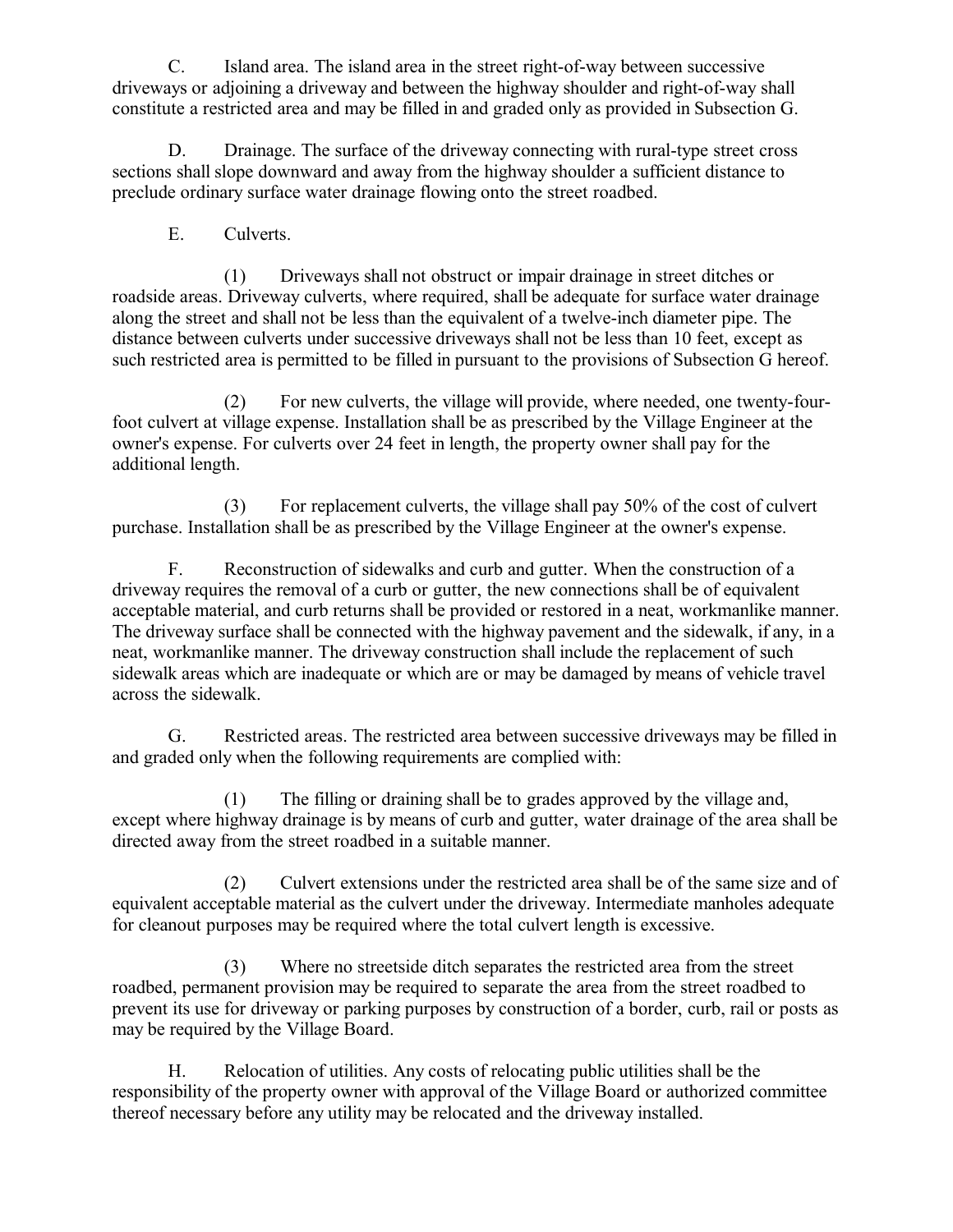I. Construction across sidewalks. All driveway entrances and approaches which are constructed across sidewalks shall be of concrete constructed in accordance with the requirements for sidewalk construction in §232-5, Construction and repair of sidewalks, of this Code insofar as such requirements are applicable, including thickness requirements.

J. Variances. Any of the above requirements may be varied by the Village Board in such instances where the peculiar nature of the property or the design of the street may make the rigid adherence to the above requirements impossible or impractical.

## **§114-6. Special requirements for commercial and industrial driveways.**

 The following regulations are applicable to driveways serving commercial or industrial establishments:

A. Width of drive. No part of a private driveway located within the dedicated area of a public street shall, except as hereinafter provided, have a width greater than 30 feet, measured at right angles to the center line of said driveway, except as increased by permissible radii. In instances where the nature of the commercial or industrial activity or the physical characteristics of the land would require a driveway of greater width than herein specified, the Village Board in its discretion may permit a driveway of additional width.

B. Angular placement of driveway. The angle between the center line of the driveway and the curbline shall not be less than 45°.

C. Island areas. Where the public sidewalk is adjacent to the curb, an island of a minimum length of six feet measured along the curbline shall be placed between each entrance to a village street. The curb shall be left intact for the length of this island. Where the public sidewalk is remote from the curb, an island of a minimum length of 10 feet measured along the right-ofway line shall be maintained along each entrance to the village street. All flares shall be tangent to the curbline. A curb length of not less than three feet shall be left undisturbed adjacent to each property line to serve as an island area in the event that an adjoining property owner applies for a driveway permit to serve his property.

## **§114-7. Special requirements for residential driveways.**

The following regulations are applicable to driveways serving residential property:

A. Width of driveways. Openings for vehicular ingress and egress shall be at least 10 feet wide at the property line for residential properties, but shall not exceed 24 feet at the property line and 30 feet at the curb opening.

B. Angular placement. The center line of the drive may be parallel to the property line of the lot where access is required or at right angles to the curbline.

# **§114-8. Appeal from permit refusal.**[3](#page-3-0)

 Any person feeling himself aggrieved by the refusal of the Superintendent of Public Works to grant permission for a private driveway may appeal such refusal to the Village Board within 20 days after such refusal to issue such permit is made.

<span id="page-3-0"></span>3Editor's Note: Amended at time of adoption of Code (see Ch. 1, General Provisions, Art. I).